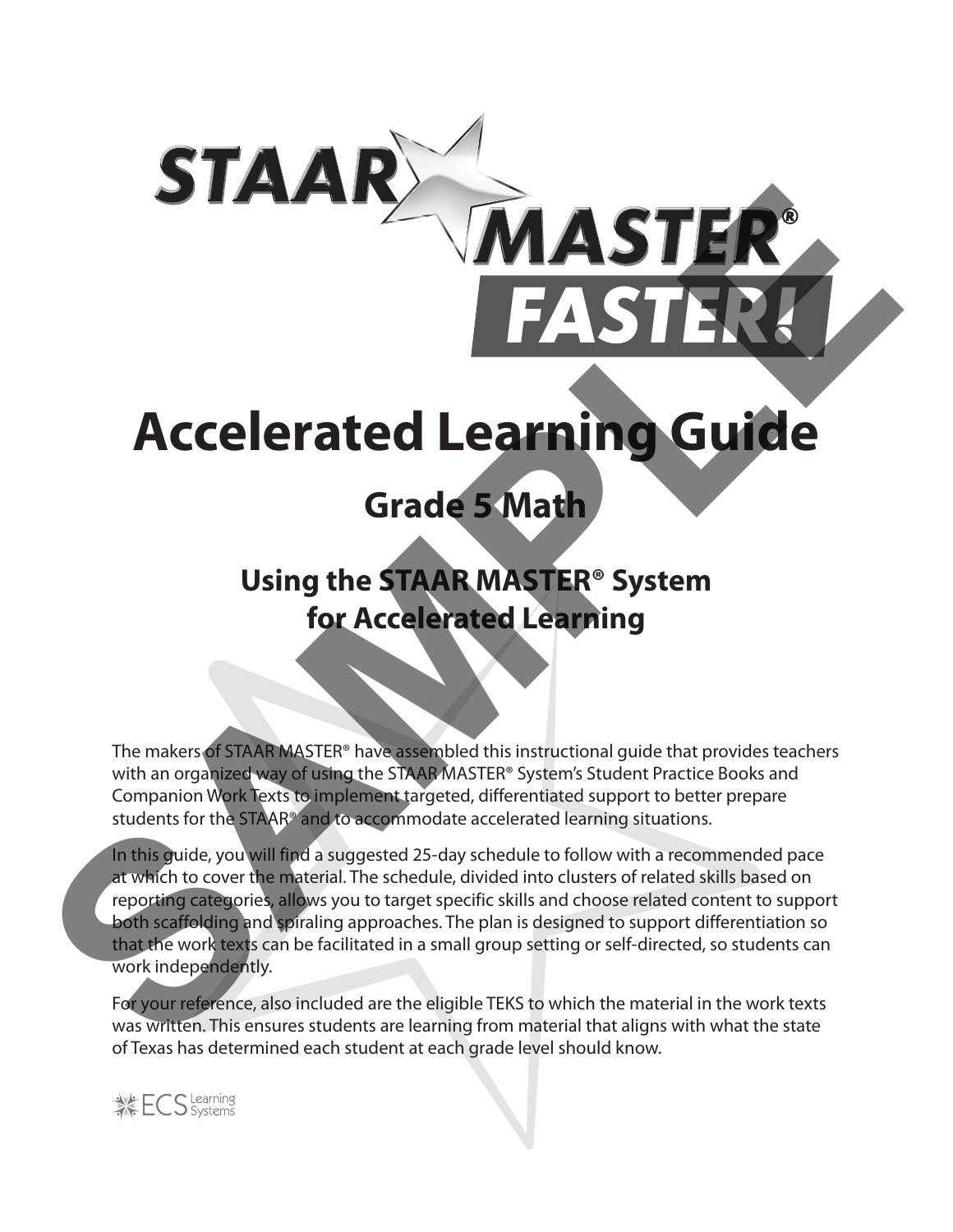### **Overview**

Leveraging our STAAR MASTER® System of high-quality print and eBook supplemental curricula, our STAAR MASTER® FASTER Accelerated Learning Guide provides teachers a TEKSdriven, structured approach to better prepare students for the STAAR® and to accommodate accelerated learning situations.

STAAR MASTER® uses a data-driven approach and authentic materials created by Texas teachers for Texas teachers to measure student progress and help all students succeed. Our STAAR MASTER® FASTER Accelerated Learning Guide supports teachers in using the STAAR MASTER® Student Practice Books and the STAAR MASTER® Companion Work Texts to provide students with intentional review and continued practice needed to ensure mastery on the STAAR®. To further support teachers in providing authentic remediation, we have included a content map of our supplemental reading curriculum that has the flexibility to be integrated into instruction in multiple ways. The tools provided in this implementation guide are designed to support teachers in focusing on the skills that will help their students master the material at their current grade level and equip them with the foundational knowledge needed to meet the rigor of highly tested grade-level state standards. curricula, our STARN MASTER PINSTER Accelerated Learning Guide provides itselected and provides in the second state and the second state and the second state and the second state and the second state and the second state a

meeded to meet the rigor of highly tested gade a livel state standards.<br>
Addressing the varying level as a lacking in a scaps on is such all in preparing all learners for<br>
success on STARP: Supporting students at all skill Addressing the varying levels of ability in a classroom is crucial in preparing all learners for success on STAAR®. Supporting students at all skill levels with one plan can often leave some students trailing behind and some students not being adequately academically challenged. To differentiate and meet the needs of all learners, the Reading Companion Work Text is used as a targeted intervention, and the Reading Student Practice Book is used to reinforce areas of strength. Further, the Student Practice Book can be used to reinforce concepts after remediation. This allows the teacher the flexibility to facilitate learning on the same targeted skill(s) at different levels. As such, teachers will find our suggested implementation of the product components of the STAAR MASTER® System a convenient way to differentiate and prepare all learners for standards mastery.

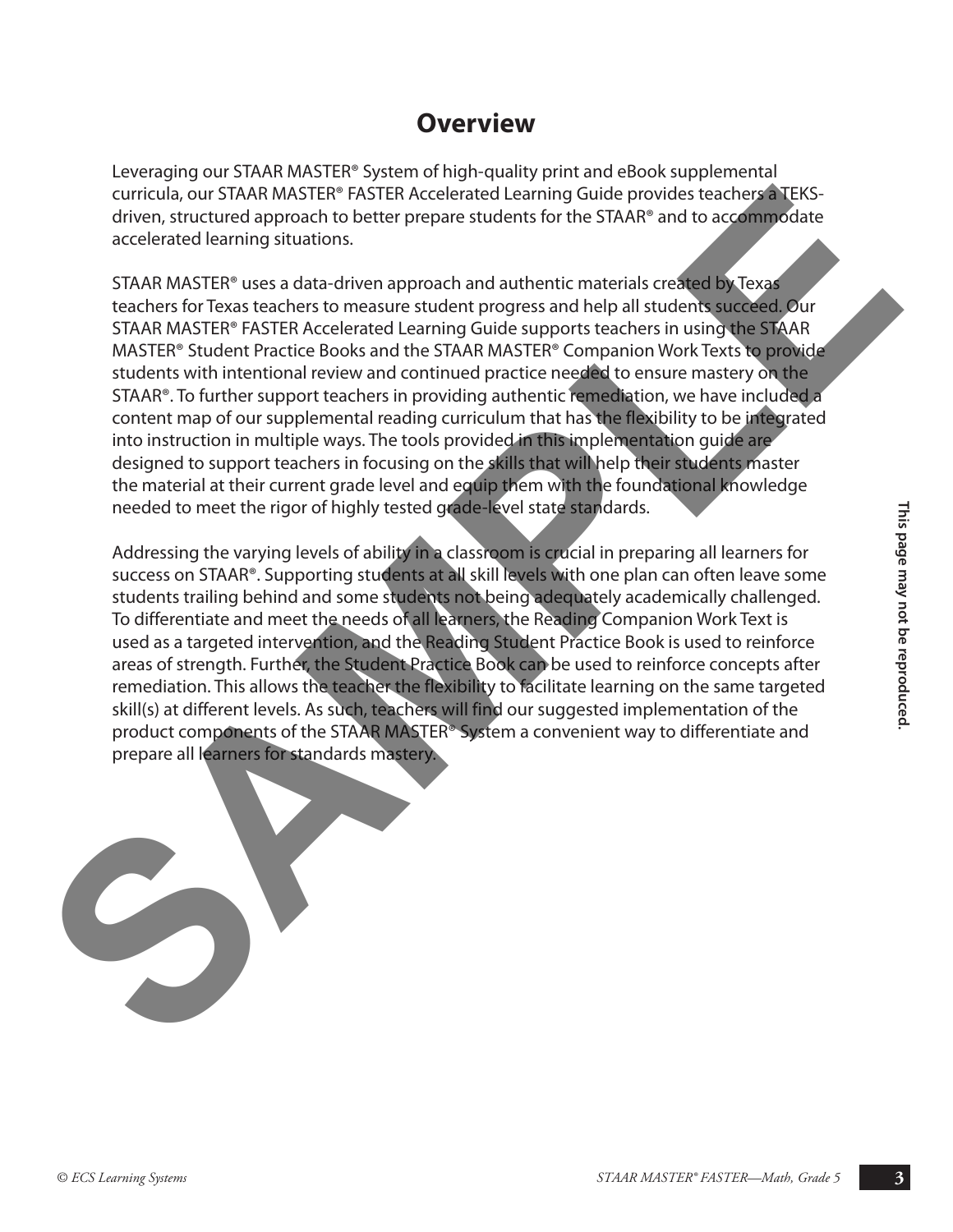### **Learning and Pacing Schedule**

The STAAR MASTER® FASTER Accelerated Learning Guide takes a familiar approach that allows teachers to target the thinking students need to meet the demands of each reporting category. Designed to support the diverse needs of the classroom and progress through the four reporting categories, the plan allows teachers to offer targeted intervention with the Companion Work Text for students who need support, while students who have demonstrated proficiency will reinforce their strengths through additional practice in the Student Practice Book.

|                                 | <b>Student Practice Book.</b><br>minutes to complete a session. | allows teachers to target the thinking students need to meet the demands of each reporting<br>category. Designed to support the diverse needs of the classroom and progress through<br>the four reporting categories, the plan allows teachers to offer targeted intervention<br>with the Companion Work Text for students who need support, while students who have<br>demonstrated proficiency will reinforce their strengths through additional practice in the<br>The chart below lists the Grade 5 Math curriculum that is covered in the STAAR MASTER <sup>®</sup><br>Companion Work Text and the STAAR MASTER <sup>®</sup> Student Practice Book. A recommended pace<br>for progressing through both work texts over a 25-day period is provided. Allow students 50<br>The Lesson Features in the Companion Work Texts give teachers the opportunity to lead<br>guided facilitation or to give students the opportunity for self-paced learning. Teachers can<br>lead a lesson using the Think About It and Talk About It Lesson Features where the teacher<br>poses essential questions to support tasks. Students can be given the opportunity for self-<br>paced learning using the On Your Own or Talk About It Lesson Features. |                                                                                                                                                                                                                                                                                                                                                                                                                                                             |
|---------------------------------|-----------------------------------------------------------------|---------------------------------------------------------------------------------------------------------------------------------------------------------------------------------------------------------------------------------------------------------------------------------------------------------------------------------------------------------------------------------------------------------------------------------------------------------------------------------------------------------------------------------------------------------------------------------------------------------------------------------------------------------------------------------------------------------------------------------------------------------------------------------------------------------------------------------------------------------------------------------------------------------------------------------------------------------------------------------------------------------------------------------------------------------------------------------------------------------------------------------------------------------------------------------------------------------------------------------------------|-------------------------------------------------------------------------------------------------------------------------------------------------------------------------------------------------------------------------------------------------------------------------------------------------------------------------------------------------------------------------------------------------------------------------------------------------------------|
| This page may not be reproduced | <b>Prior to Plan</b>                                            | <b>Preparation</b><br>Gather data to determine the following for<br>each learning lap:<br>Students in need of intervention for<br>each reporting category<br>Students who will benefit from<br>ongoing practice to reinforce<br>strengths for each reporting category                                                                                                                                                                                                                                                                                                                                                                                                                                                                                                                                                                                                                                                                                                                                                                                                                                                                                                                                                                       | Day 1<br><b>Use Fostering Mathematical</b><br>Understanding and Inquiry to guide your<br>approach. (See Companion Work Text<br>Teacher Guide pp. 7-17.)<br>What Does Good Mathematics Instruction<br>Require:<br><b>Supplying Rich Mathematical Tasks</b><br>and Adequate Processing Time to<br><b>Support Understanding</b><br>Be Mindful About Using Math-Talk,<br>Posing Essential Questions, and<br><b>Purposefully Using Mathematics</b><br>Vocabulary |
|                                 | STAAR MASTER® FASTER-Math, Grade 5                              |                                                                                                                                                                                                                                                                                                                                                                                                                                                                                                                                                                                                                                                                                                                                                                                                                                                                                                                                                                                                                                                                                                                                                                                                                                             | © ECS Learning Systems                                                                                                                                                                                                                                                                                                                                                                                                                                      |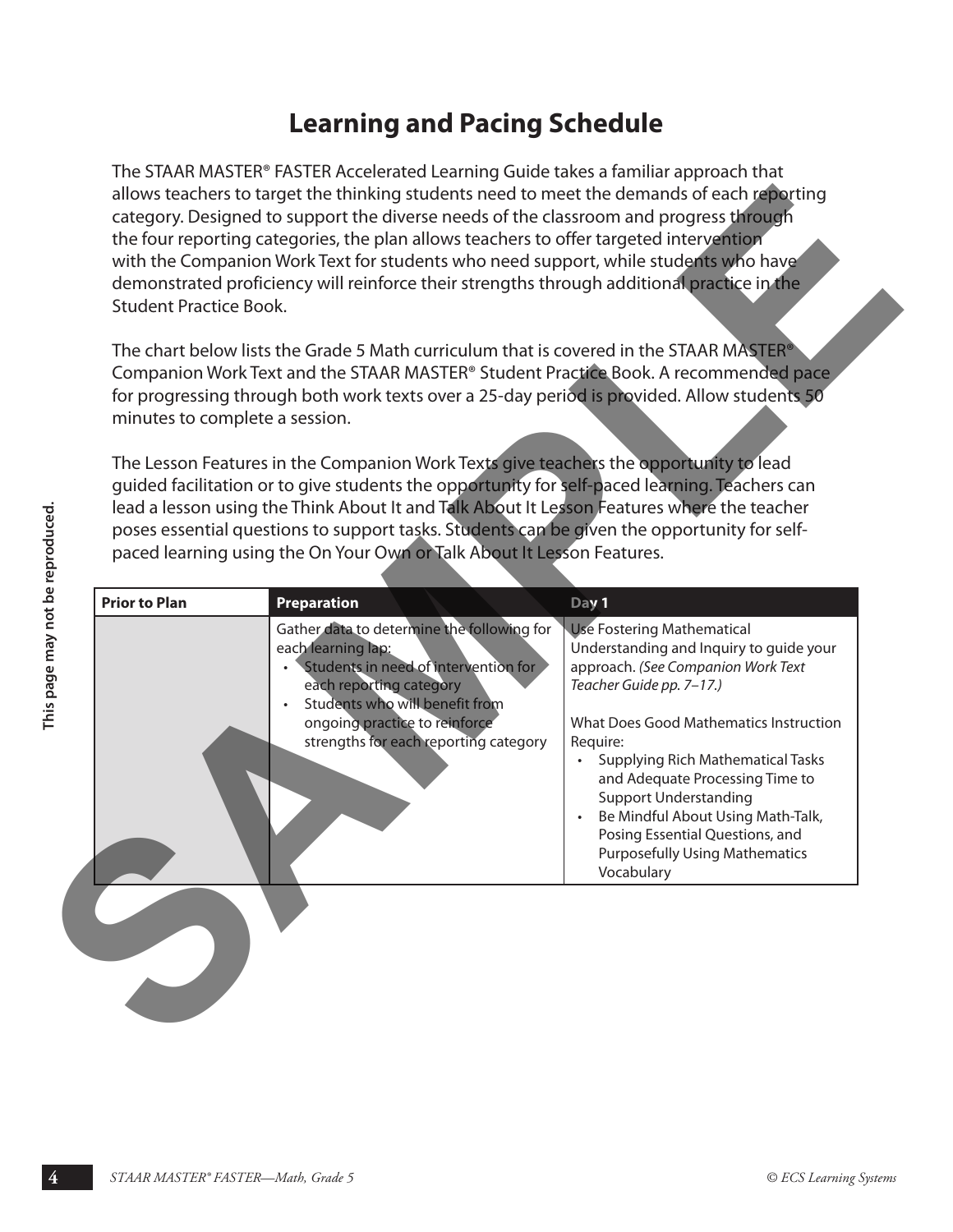| Numerical<br>Representations<br>and Relationships &<br><b>Reporting Category 2:</b><br>Computations and<br>Algebraic Relationships | Day 2                                                                                                       | Day 3                                                                                                                | Day 4                                                                               | Day 5                                                                                   |
|------------------------------------------------------------------------------------------------------------------------------------|-------------------------------------------------------------------------------------------------------------|----------------------------------------------------------------------------------------------------------------------|-------------------------------------------------------------------------------------|-----------------------------------------------------------------------------------------|
| <b>Text</b>                                                                                                                        |                                                                                                             | <b>Companion Work Text</b>                                                                                           |                                                                                     | <b>Student Practice</b><br><b>Book</b>                                                  |
| <b>Topic</b>                                                                                                                       | <b>Decimals</b>                                                                                             | Prime & Composite<br>Numbers; Order of<br>Operations                                                                 | Arithmetic                                                                          | Decimals;<br>Prime & Composite<br>Numbers;<br><b>Order of Operations;</b><br>Arithmetic |
| <b>Companion Work Text</b><br><b>Lesson Features</b>                                                                               | Talk About It-1<br>Talk About It-2<br>On Your Own<br>Try It<br>Try It-1<br>Try $It-2$                       | On Your Own<br>Try It<br><b>Talk About It</b>                                                                        | <b>Working Together</b><br><b>Talk About It</b>                                     |                                                                                         |
| Pages                                                                                                                              | 6-9; 10-12; 13-15                                                                                           | $16 - 20; 21 - 26;$                                                                                                  | $30 - 33; 34 - 38$                                                                  | 7-9; 10-14; 15-17;<br>18-21; 22-24;                                                     |
|                                                                                                                                    |                                                                                                             | $22 - 24, 26 - 27$                                                                                                   |                                                                                     |                                                                                         |
|                                                                                                                                    |                                                                                                             |                                                                                                                      |                                                                                     |                                                                                         |
| <b>Reporting Category 2:</b><br>Computations and<br>Algebraic Relationships                                                        | Day 6                                                                                                       | Day 7                                                                                                                | Day 8                                                                               | Day 9                                                                                   |
| <b>Text</b>                                                                                                                        |                                                                                                             | <b>Companion Work Text</b>                                                                                           |                                                                                     | <b>Student Practice</b><br><b>Book</b>                                                  |
| <b>Topic</b>                                                                                                                       | Arithmetic                                                                                                  | Arithmetic<br>Fractions                                                                                              | Fractions                                                                           | 25-28; 31-34; 35-37<br>Arithmetic<br>Fractions                                          |
| <b>Companion Work Text</b><br><b>Lesson Features</b>                                                                               | <b>Working Together</b><br>Talk About It<br>Try It<br>Talk About It-1<br>Talk About It-2<br>Talk About It-3 | On Your Own<br>Question<br>Talk About It<br>On Your Own<br><b>Working Together</b><br>On Your Own-1<br>On Your Own-2 | <b>Talk About It</b><br>On Your Own<br>Talk About It-1<br>Talk About It-2<br>Try It |                                                                                         |

|                                                                             | 11 y 1 l – 2                                                                                                |                                                                                                                      |                                                                                     |                                                                                   |
|-----------------------------------------------------------------------------|-------------------------------------------------------------------------------------------------------------|----------------------------------------------------------------------------------------------------------------------|-------------------------------------------------------------------------------------|-----------------------------------------------------------------------------------|
| <b>Pages</b>                                                                | 6-9; 10-12; 13-15                                                                                           | $16 - 20; 21 - 26;$<br>$22 - 24, 26 - 27$                                                                            | 30-33; 34-38                                                                        | 7-9; 10-14; 15-17;<br>18-21; 22-24;<br>25-28; 31-34; 35-37                        |
|                                                                             |                                                                                                             |                                                                                                                      |                                                                                     |                                                                                   |
| <b>Reporting Category 2:</b><br>Computations and<br>Algebraic Relationships | Day 6                                                                                                       | Day 7                                                                                                                | Day 8                                                                               | Day 9                                                                             |
| <b>Text</b>                                                                 |                                                                                                             | <b>Companion Work Text</b>                                                                                           |                                                                                     | <b>Student Practice</b><br><b>Book</b>                                            |
| <b>Topic</b>                                                                | Arithmetic                                                                                                  | Arithmetic<br>Fractions                                                                                              | <b>Fractions</b>                                                                    | Arithmetic<br>Fractions                                                           |
| <b>Companion Work Text</b><br><b>Lesson Features</b>                        | <b>Working Together</b><br>Talk About It<br>Try It<br>Talk About It-1<br>Talk About It-2<br>Talk About It-3 | On Your Own<br>Question<br><b>Talk About It</b><br>On Your Own<br>Working Together<br>On Your Own-1<br>On Your Own-2 | <b>Talk About It</b><br>On Your Own<br>Talk About It-1<br>Talk About It-2<br>Try It |                                                                                   |
| <b>Pages</b>                                                                | $39 - 41; 42 - 47$                                                                                          | 48-50; 71-75; 51-59                                                                                                  | $60 - 63; 64 - 70$                                                                  | 38-40; 41-43; 44-49;<br>50-52; 53-56; 67-70;<br>57-59; 60-62; 63-66;<br>$71 - 73$ |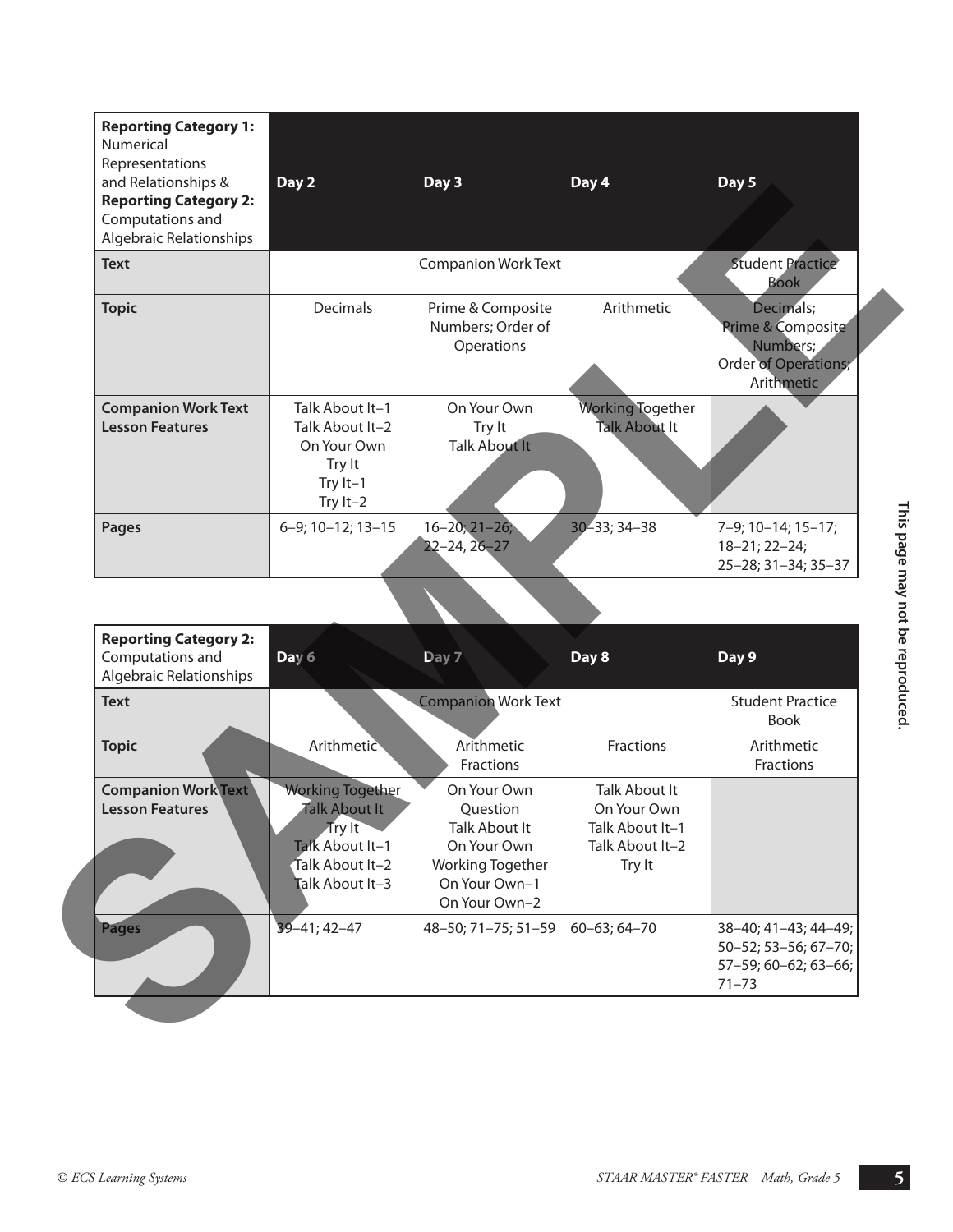# **Math Plan for STAAR MASTER® FASTER**

The STAAR MASTER® Content Map below lists all the Grade 5 Math curriculum that is covered in the STAAR MASTER® Companion Work Text and the STAAR MASTER® Student Practice Book. After reviewing class data, select which skill(s) students will practice. Use the Map below to identify lessons in the Companion Work Text that targets skills to remediate students' learning gaps for identified learning areas of weakness. Next, identify corresponding pages from the Student Practice Book for self-paced students to reinforce mastery of concepts for identified learning areas of strength.

| <b>Reporting</b><br><b>Category</b> | <b>Math Skill</b>                   | <b>Standards</b> | <b>Companion Work</b><br><b>Text Pages</b> | <b>Student Practice</b><br><b>Book Pages</b> |
|-------------------------------------|-------------------------------------|------------------|--------------------------------------------|----------------------------------------------|
| 1                                   | Decimals                            | 5.2A             | $6 - 9$                                    | $7 - 9$                                      |
| 1                                   | Decimals                            | 5.2B, 5.2C       | $10 - 12; 13 - 15$                         | $10 - 14; 15 - 17$                           |
| 1                                   | Prime & Composite<br><b>Numbers</b> | 5.4A             | $16 - 20$                                  | $18 - 21$                                    |
| 1                                   | Order of Operations                 | 5.4E, 5.4F       | $21 - 26$ ; 22-24,<br>$26 - 27$            | $22 - 24; 25 - 28$                           |
| 2                                   | Arithmetic                          | 5.3A, 5.3B       | 30-33; 34-38                               | $31 - 34; 35 - 37$                           |
| $\overline{2}$                      | Arithmetic                          | 5.3C             | $39 - 41$                                  | $38 - 40$                                    |
| $\overline{2}$                      | Arithmetic                          | 5.3D, 5.3E       | $42 - 47$                                  | 41-43; 44-49                                 |
| 2                                   | Arithmetic                          | 5.3F, 5.3G, 5.3K | $48 - 50$ ; 71-75                          | $50 - 52; 53 - 56;$<br>$67 - 70$             |
| 2                                   | Fractions                           | 5.3H             | $51 - 59$                                  | $57 - 59$                                    |
| $\overline{2}$                      | Fractions                           | 5.31             | $60 - 63$                                  | $60 - 62$                                    |
| 2                                   | Fractions                           | 5.3J, 5.3L       | $64 - 70$                                  | 63-66; 71-73                                 |
| 2                                   | Road to Algebra                     | 5.4B, 5.4C, 5.4D | 76-79; 80-84                               | 74-77; 78-81;<br>$82 - 86$                   |
| 3                                   | 2D Shapes & More                    | 5.4H             | 86-88, 101-106                             | 89-93                                        |
| 3                                   | 2D Shapes & More                    | 5.5A             | 89-93                                      | $94 - 97$                                    |
| 3                                   | 2D Shapes & More                    | 5.7A             | $107 - 114$                                | 104-106                                      |
| 3                                   | <b>3D</b> Shapes                    | 5.6A             | $94 - 100$                                 | 98-99                                        |
| 3                                   | 3D Shapes                           | 5.6B             | $98 - 106$                                 | $100 - 103$                                  |
| 3                                   | <b>Ordered Pairs</b>                | 5.8A             | 115-119                                    | $107 - 109$                                  |
|                                     | <b>Ordered Pairs</b>                | 5.8B             | $117 - 121$                                | $110 - 112$                                  |
| 3                                   | <b>Ordered Pairs</b>                | 5.8C             | $121 - 125$                                | $113 - 117$                                  |
| 4                                   | Graphs, Tables, & Plots             | 5.9A, 5.9B       | 128-134; 135-136                           | 120-127; 128-135                             |
| 4                                   | Graphs, Tables, & Plots             | 5.9C             | 137-146                                    | 136-140                                      |
| 4                                   | Income & Taxes                      | 5.10A, 5.10B     | 147-149; 150                               | $141 - 143$                                  |
| 4                                   | <b>Budgets</b>                      | 5.10E, 5.10F     | $151 - 155$                                | $141 - 143$                                  |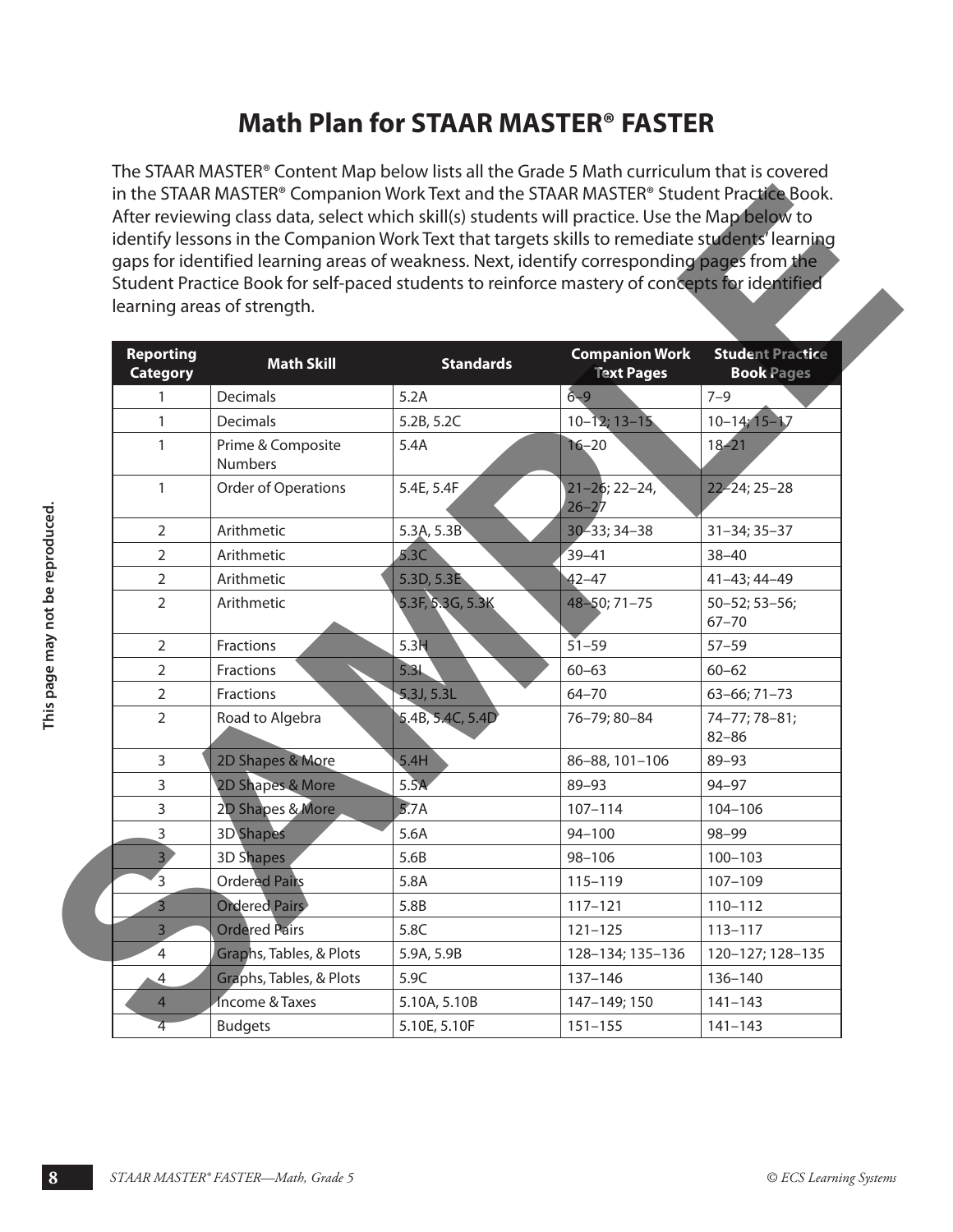# **Math Plan for Using the Companion Work Text**

#### **Reference Guide for Differentiated Instruction**

#### **Reference Guide for Differentiated Instruction**

| <b>Reporting Category 1: Numerical Representations and Relationships</b> |  |  |
|--------------------------------------------------------------------------|--|--|
|--------------------------------------------------------------------------|--|--|

| <b>Standard</b> | <b>Page Location</b> | <b>Standard</b> | <b>Page Location</b> | <b>Standard</b> | Page Location      |
|-----------------|----------------------|-----------------|----------------------|-----------------|--------------------|
| 5.2A            | $6 - 9$              | 5.2C            | $13 - 15$            | 5.4E            | $21 - 26$          |
| 5.2B            | $10 - 12$            | 5.4A            | $16 - 20$            | 5.4F            | $22 - 24, 26 - 27$ |

#### **Reporting Category 2: Computations and Algebraic Relationships**

|                 |                                                                            |                 | <b>Reference Guide for Differentiated Instruction</b><br>Grade 5 Math STAAR MASTER® Companion Work Text |                                                                       |                      |
|-----------------|----------------------------------------------------------------------------|-----------------|---------------------------------------------------------------------------------------------------------|-----------------------------------------------------------------------|----------------------|
|                 | Reporting Category 1: Numerical Representations and Relationships          |                 |                                                                                                         |                                                                       |                      |
| <b>Standard</b> | <b>Page Location</b>                                                       | <b>Standard</b> | <b>Page Location</b>                                                                                    | <b>Standard</b>                                                       | Page Location        |
| 5.2A            | $6 - 9$                                                                    | 5.2C            | $13 - 15$                                                                                               | 5.4E                                                                  | $21 - 26$            |
| 5.2B            | $10 - 12$                                                                  | 5.4A            | $16 - 20$                                                                                               | 5.4F                                                                  | $22 - 24, 26 - 27$   |
|                 |                                                                            |                 |                                                                                                         | <b>Reporting Category 2: Computations and Algebraic Relationships</b> |                      |
| <b>Standard</b> | <b>Page Location</b>                                                       | <b>Standard</b> | <b>Page Location</b>                                                                                    | <b>Standard</b>                                                       | <b>Page Location</b> |
| 5.3A            | $30 - 33$                                                                  | 5.3F            | $48 - 50$                                                                                               | 5.3K                                                                  | $71 - 75$            |
| 5.3B            | $34 - 38$                                                                  | 5.3G            | $48 - 50$                                                                                               | 5.3L                                                                  | $64 - 70$            |
| 5.3C            | $39 - 41$                                                                  | 5.3H            | $51 - 59$                                                                                               | 5.4B                                                                  | $76 - 79$            |
| 5.3D            | $42 - 47$                                                                  | 5.31            | $60 - 63$                                                                                               | 5.4C                                                                  | $80 - 84$            |
| 5.3E            | $42 - 47$                                                                  | 5.3J            | $64 - 70$                                                                                               | 5.4D                                                                  | $80 - 84$            |
|                 |                                                                            |                 |                                                                                                         | <b>Reporting Category 3: Geometry and Measurement</b>                 |                      |
| <b>Standard</b> | <b>Page Location</b>                                                       | <b>Standard</b> | <b>Page Location</b>                                                                                    | <b>Standard</b>                                                       | <b>Page Location</b> |
| 5.4H            | 86-88, 101-106                                                             | 5.6B            | $98 - 106$                                                                                              | 5.8B                                                                  | $117 - 121$          |
| 5.5A            | 89-93                                                                      | 5.7A            | $107 - 114$                                                                                             | 5.8C                                                                  | $121 - 125$          |
| 5.6A            | $94 - 100$                                                                 | 5.8A            | $115 - 119$                                                                                             |                                                                       |                      |
|                 |                                                                            |                 |                                                                                                         |                                                                       |                      |
|                 | <b>Reporting Category 4: Data Analysis and Personal Financial Literacy</b> |                 |                                                                                                         |                                                                       |                      |
| <b>Standard</b> | <b>Page Location</b>                                                       | <b>Standard</b> | <b>Page Location</b>                                                                                    | <b>Standard</b>                                                       | <b>Page Location</b> |
| 5.9A            | $128 - 134$                                                                | 5.10A           | 147-149                                                                                                 | 5.10F                                                                 | $151 - 155$          |
| 5.9B            | 135-136                                                                    | 5.10B           | 150                                                                                                     |                                                                       |                      |
| 5.9C            | $137 - 146$                                                                | 5.10E           | $151 - 155$                                                                                             |                                                                       |                      |
|                 |                                                                            |                 |                                                                                                         |                                                                       |                      |

#### **Reporting Category 3: Geometry and Measurement**

| <b>Standard</b> |                | <b>Page Location</b> | <b>Standard</b> | <b>Page Location</b> | <b>Standard</b> | <b>Page Location</b> |
|-----------------|----------------|----------------------|-----------------|----------------------|-----------------|----------------------|
| 5.4H            | 86-88, 101-106 |                      | 5.6B            | 98-106               | 5.8B            | $117 - 121$          |
| 5.5A            | $89 - 93$      |                      | 5.7A            | $107 - 114$          | 5.8C            | $121 - 125$          |
| 5.6A            | $94 - 100$     |                      | 5.8A            | $115 - 119$          |                 |                      |

#### **Reporting Category 4: Data Analysis and Personal Financial Literacy**

| <b>Standard</b> | <b>Page Location</b> | <b>Standard</b> | <b>Page Location</b> | Standard | <b>Page Location</b> |
|-----------------|----------------------|-----------------|----------------------|----------|----------------------|
| 5.9A            | $128 - 134$          | 5.10A           | 147–149              | 5.10F    | $151 - 155$          |
| 5.9B            | $135 - 136$          | 5.10B           | 150                  |          |                      |
| 5.9C            | $137 - 146$          | 5.10E           | $151 - 155$          |          |                      |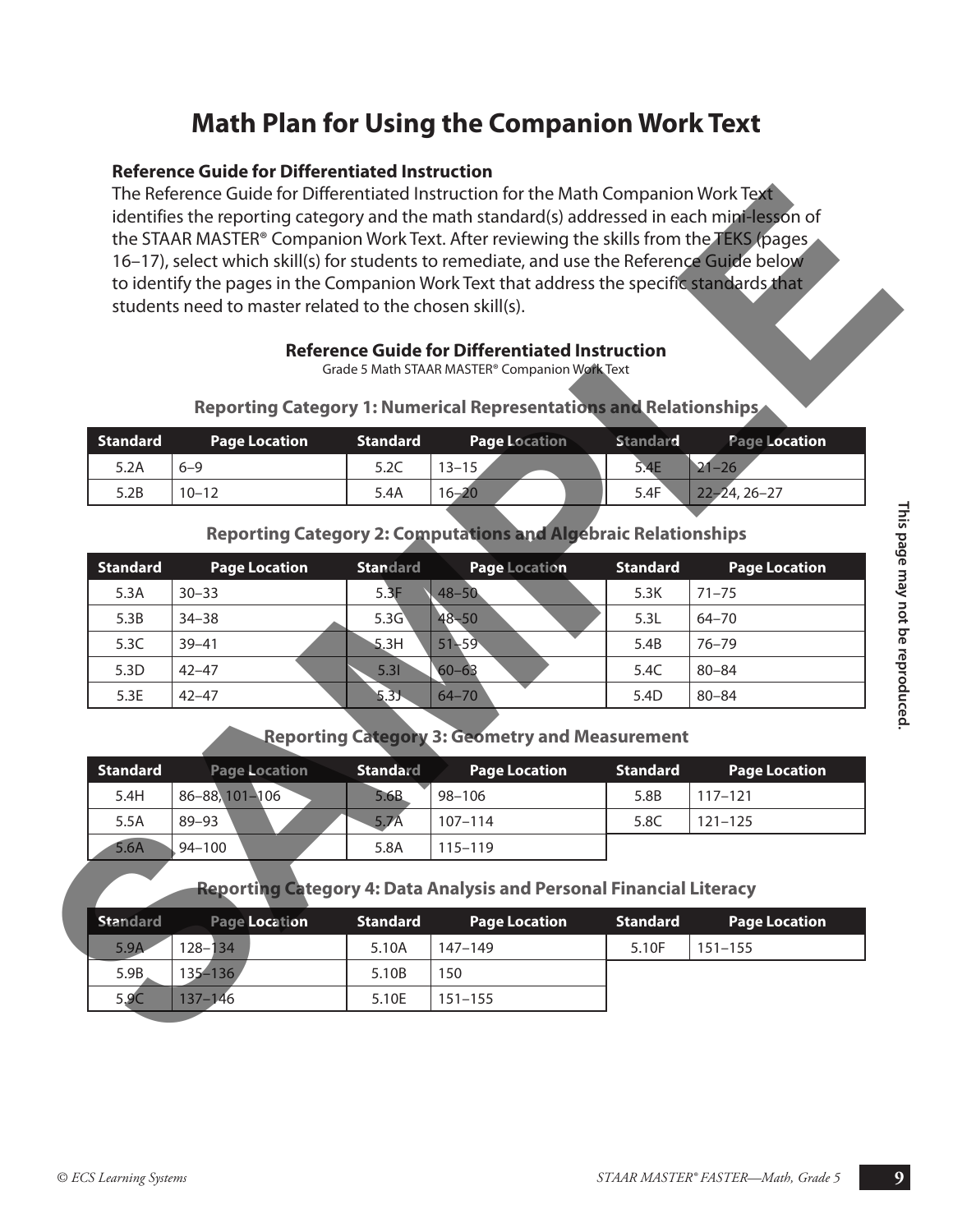# **Accelerated Learning Math Lesson Plan for the Companion Work Text**

|                                  |                                    | The Accelerated Learning Math Lesson Plan provides general directions for selecting and<br>assigning the appropriate pages of standards-based activities from the Companion Work Text,<br>monitoring student progress, and evaluating student mastery of the skills.                                                                                                        |
|----------------------------------|------------------------------------|-----------------------------------------------------------------------------------------------------------------------------------------------------------------------------------------------------------------------------------------------------------------------------------------------------------------------------------------------------------------------------|
|                                  | <b>Before</b><br><b>Session</b>    | 1. Identify the reporting category and standard(s) that each student<br>needs to practice in the Companion Work Text. Record this information<br>in the "Targeted Standards" column of the Accelerated Learning Math<br>Planning Form.                                                                                                                                      |
|                                  |                                    | 2. Use the Reference Guide for Differentiated Instruction to match each<br>student's targeted standard(s) to the corresponding page numbers in<br>the Companion Work Text.                                                                                                                                                                                                  |
|                                  |                                    | 3. Record this information in the "Assigned Page Numbers" column of the<br>Accelerated Learning Math Planning Form for the Companion Work Text.                                                                                                                                                                                                                             |
|                                  | <b>During</b>                      | 4. At the beginning of class, review the skills to be practiced that day.                                                                                                                                                                                                                                                                                                   |
| This page may not be reproduced. | <b>Session</b>                     | 5. (Optional) If all or most of the students will be working on the same<br>standard(s), present the corresponding brief mini-lesson from the<br>Companion Work Text pages to the whole class to review the skills<br>necessary for mastering the standard(s).                                                                                                              |
|                                  |                                    | 6. Assign the corresponding page numbers from each lesson based on<br>each student's identified standard(s) for remediation. Refer to the<br>Accelerated Learning Math Planning Form for the Companion Work Text.                                                                                                                                                           |
|                                  |                                    | 7. Monitor the students progress as they complete their assigned pages.<br>Work with students who may need extra help, asking questions that<br>lead the students to the correct answers. Encourage students to explain<br>their thinking as they complete each item.                                                                                                       |
|                                  |                                    | Math Note: The focus of this supplemental curriculum is providing the<br>additional instruction and support that students need for math success.<br>Use student mistakes as opportunities for the specialized instruction<br>that will lead to that success.                                                                                                                |
|                                  | <b>After Session</b>               | 8. Evaluate each student's work for this class, and record these evaluations<br>on the Accelerated Learning Math Planning Form for the Companion<br>Work Text. Provide specific feedback so students can improve their math<br>skills. Use the evaluation system provided by the school/district, or<br>develop a simple evaluation system for monitoring student progress. |
|                                  |                                    | 9. (Optional) Preview the skills students will be practicing in the next class.                                                                                                                                                                                                                                                                                             |
|                                  |                                    |                                                                                                                                                                                                                                                                                                                                                                             |
| 10                               | STAAR MASTER® FASTER-Math, Grade 5 | © ECS Learning Systems                                                                                                                                                                                                                                                                                                                                                      |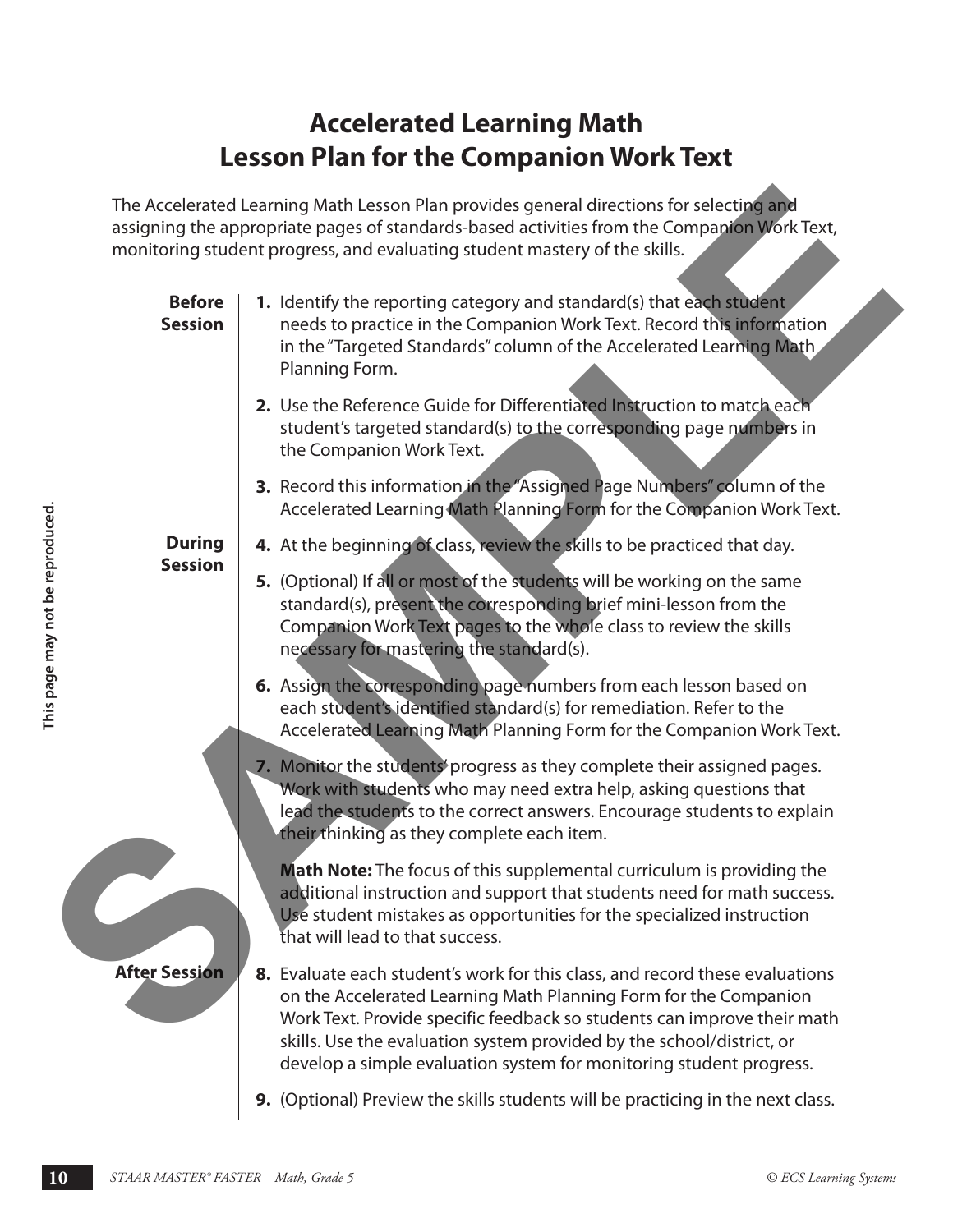# **Accelerated Learning Math Planning Form for the Companion Work Text**

| Skill:         |                                     |                                     | Date:                                  |                         |
|----------------|-------------------------------------|-------------------------------------|----------------------------------------|-------------------------|
| <b>Student</b> | <b>Reporting</b><br><b>Category</b> | <b>Targeted</b><br><b>Standards</b> | <b>Assigned Page</b><br><b>Numbers</b> | <b>Evaluation/Notes</b> |
|                |                                     |                                     |                                        |                         |
|                |                                     |                                     |                                        |                         |
|                |                                     |                                     |                                        |                         |
|                |                                     |                                     |                                        |                         |
|                |                                     |                                     |                                        |                         |
|                |                                     |                                     |                                        |                         |
|                |                                     |                                     |                                        |                         |
|                |                                     |                                     |                                        |                         |
|                |                                     |                                     |                                        |                         |
|                |                                     |                                     |                                        |                         |
|                |                                     |                                     |                                        |                         |
|                |                                     |                                     |                                        |                         |
|                |                                     |                                     |                                        |                         |
|                |                                     |                                     |                                        |                         |
|                |                                     |                                     |                                        |                         |
|                |                                     |                                     |                                        |                         |
|                |                                     |                                     |                                        |                         |
|                |                                     |                                     |                                        |                         |
|                |                                     |                                     |                                        |                         |
|                |                                     |                                     |                                        |                         |
|                |                                     |                                     |                                        |                         |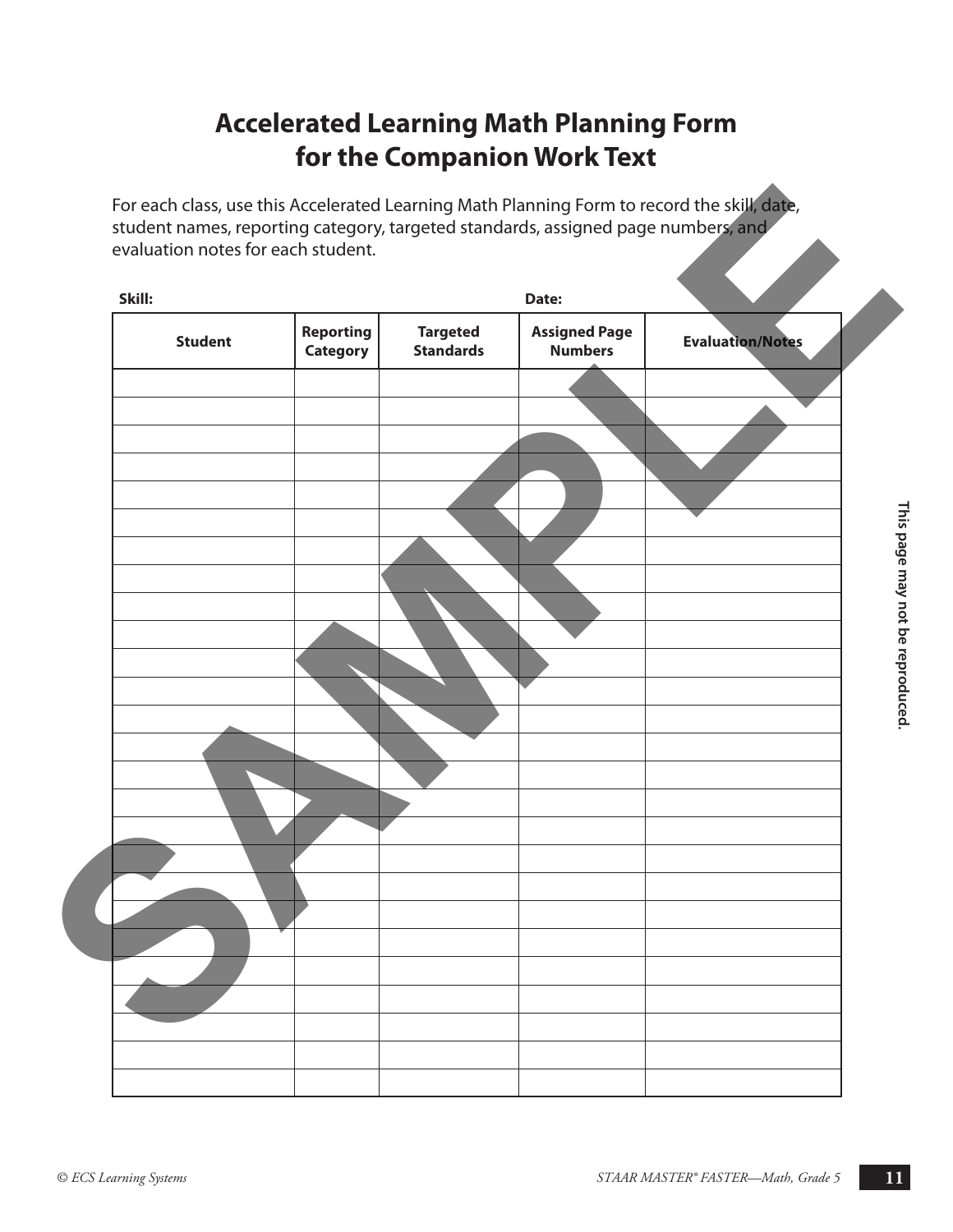# **Activities Overview**

|                                 |                                                  | The following list highlights and summarizes some items that teachers<br>could find useful. These items are often included in the Daily Math Lesson<br>Plan.                                                                                                                                                                                           |                        |
|---------------------------------|--------------------------------------------------|--------------------------------------------------------------------------------------------------------------------------------------------------------------------------------------------------------------------------------------------------------------------------------------------------------------------------------------------------------|------------------------|
|                                 | <b>Think</b><br><b>About It</b>                  | In daily lessons, students are asked to think about math concepts and<br>situations, and to think about problem-solving processes, as well as<br>examining problem situations, making observations, and applying prior<br>knowledge to the lessons.                                                                                                    |                        |
|                                 | <b>Talk About It</b>                             | In daily lessons, students are asked to talk about math concepts and<br>situations and to talk about their thinking. This includes examining<br>problem situations, making observations, explaining their problem-solving<br>processes, and discussing math terminology and concepts.                                                                  |                        |
|                                 | <b>Try It</b>                                    | Students will be asked to try a guided example. Teachers can present the<br>guided example in a small- or large-group setting. Teachers should engage<br>students in "math-talk" during these examples.                                                                                                                                                |                        |
| This page may not be reproduced | <b>Write</b><br><b>About It</b>                  | Lessons include students being asked to write about math concepts<br>and situations and to write about their thinking. This process includes<br>examining problem situations, making observations, explaining their<br>problem-solving processes, and reflecting on their learning. Teachers<br>should allow time for students to share their writing. |                        |
|                                 | <b>Way to Solve</b>                              | Some activities present multiple solution methods to help students see the<br>mathematical value in each pathway. This also helps students recognize<br>that problem solving does not need to result in a single solution method.                                                                                                                      |                        |
|                                 | Working<br><b>Together</b>                       | Students are asked to work together, or collaborate, in various guided<br>settings (pairs, small-group, whole-class). Teachers can support students<br>with open-ended questions in these situations.                                                                                                                                                  |                        |
|                                 | <b>Question</b>                                  | This activity stresses open-ended questions that focus on the underlying<br>structures and logic of mathematics. Students are asked to go deeper and<br>answer as well as ask questions.                                                                                                                                                               |                        |
|                                 | On Your Own                                      | Students are asked to independently explore a concept or skill, as well as<br>their own ways of problem solving. This is another activity that teachers<br>can support students with open-ended questions.                                                                                                                                             |                        |
|                                 | <b>What You</b><br><b>Need to</b><br><b>Know</b> | Students are given key background information to activate or support their<br>subject-area knowledge. Some students will not have prior knowledge<br>about the concept or skill. Others may have developed misconceptions.<br>This addresses knowledge gaps and diverse needs across all learners.                                                     |                        |
| 12                              | STAAR MASTER® FASTER-Math, Grade 5               |                                                                                                                                                                                                                                                                                                                                                        | © ECS Learning Systems |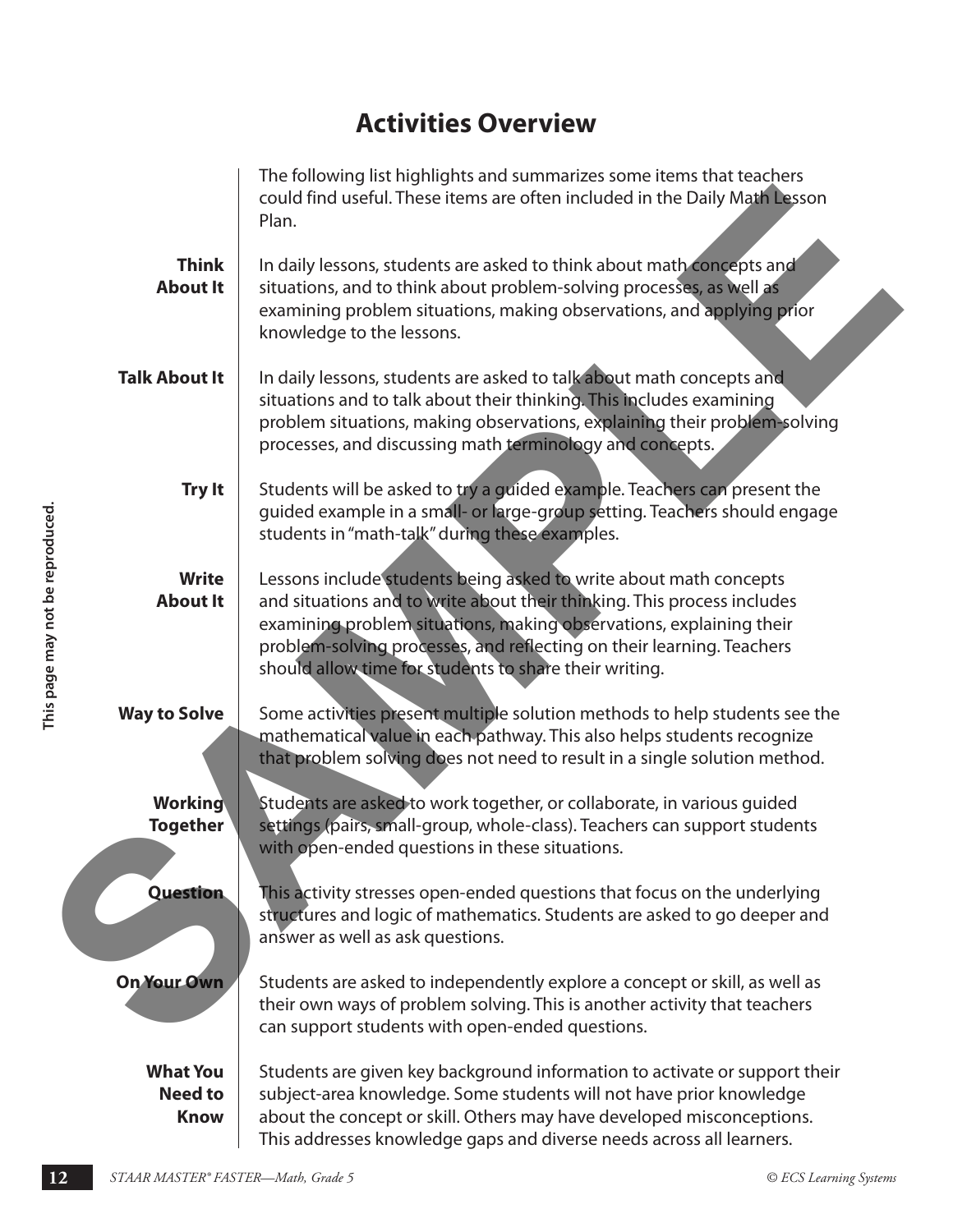# **Eligible TEKS for Math, Grade 5**

#### **Reporting Category 1 Numerical Representations and Relationships**

- 5.2 A. Represent the value of the digit in decimals through the thousandths using expanded notation and numerals *(Supporting Standard)*
	- B. Compare and order two decimals to thousandths and represent comparisons using the symbols >, <, or = *(Readiness Standard)*
	- C. Round decimals to tenths or hundredths *(Supporting Standard)*
- 5.4 A. Identify prime and composite numbers *(Supporting Standard)*
	- E. Describe the meaning of parentheses and brackets in a numeric expression *(Supporting Standard)*
	- F. Simplify numerical expressions that do not involve exponents, including up to two levels of grouping *(Readiness Standard)*

#### **Reporting Category 2 Computations and Algebraic Relationships**

- 5.3 A. Estimate to determine solutions to mathematical and real-world problems involving addition, subtraction, multiplication, or division *(Supporting Standard)*
	- B. Multiply with fluency a three-digit number by a two-digit number using the standard algorithm *(Supporting Standard)*
	- C. Solve with proficiency for quotients of up to a four-digit dividend by a two-digit divisor using strategies and the standard algorithm *(Supporting Standard)*
	- D. Represent multiplication of decimals with products to the hundredths using objects and pictorial models, including area models *(Supporting Standard)*
- E. Solve for products of decimals to the hundredths, including situations involving money, using strategies based on place-value understandings, properties of operations, and the relationship to the multiplication of whole numbers *(Readiness Standard)* **Numerical Representations and Relationships**<br>
SAMPLER CONSULTING THE CONSULTING TRANSPORTATION CONSULTING THE CONSULTING TRANSPORTATION CONSULTING TRANSPORT (C. Round detections to compute and process computations to comp
	- F. Represent quotients of decimals to the hundredths, up to four-digit dividends and two-digit whole number divisors, using objects and pictorial models, including area models *(Supporting Standard)*
	- G. Solve for quotients of decimals to the hundredths, up to four-digit dividends and two-digit whole number divisors, using strategies and algorithms, including the standard algorithm *(Readiness Standard)*
	- H. Represent and solve addition and subtraction of fractions with unequal denominators referring to the same whole using objects and pictorial models and properties of operations *(Supporting Standard)*
		- Represent and solve multiplication of a whole number and a fraction that refers to the same whole using objects and pictorial models, including area models *(Supporting Standard)*
- **16 Example the meaning System and parenthesis in a numeric expressions that do net control and solve dediction and<br>
<b>16 Example in the start of the start of the start of the start of the start of the start of the st** J. Represent division of a unit fraction by a whole number and the division of a whole number by a unit fraction such as  $1/3 \div$ 7 and  $7 \div 1/3$  using objects and pictorial models, including area models *(Supporting Standard)*
	- K. Add and subtract positive rational numbers fluently *(Readiness Standard)*
	- L. Divide whole numbers by unit fractions and unit fractions by whole numbers *(Readiness Standard)*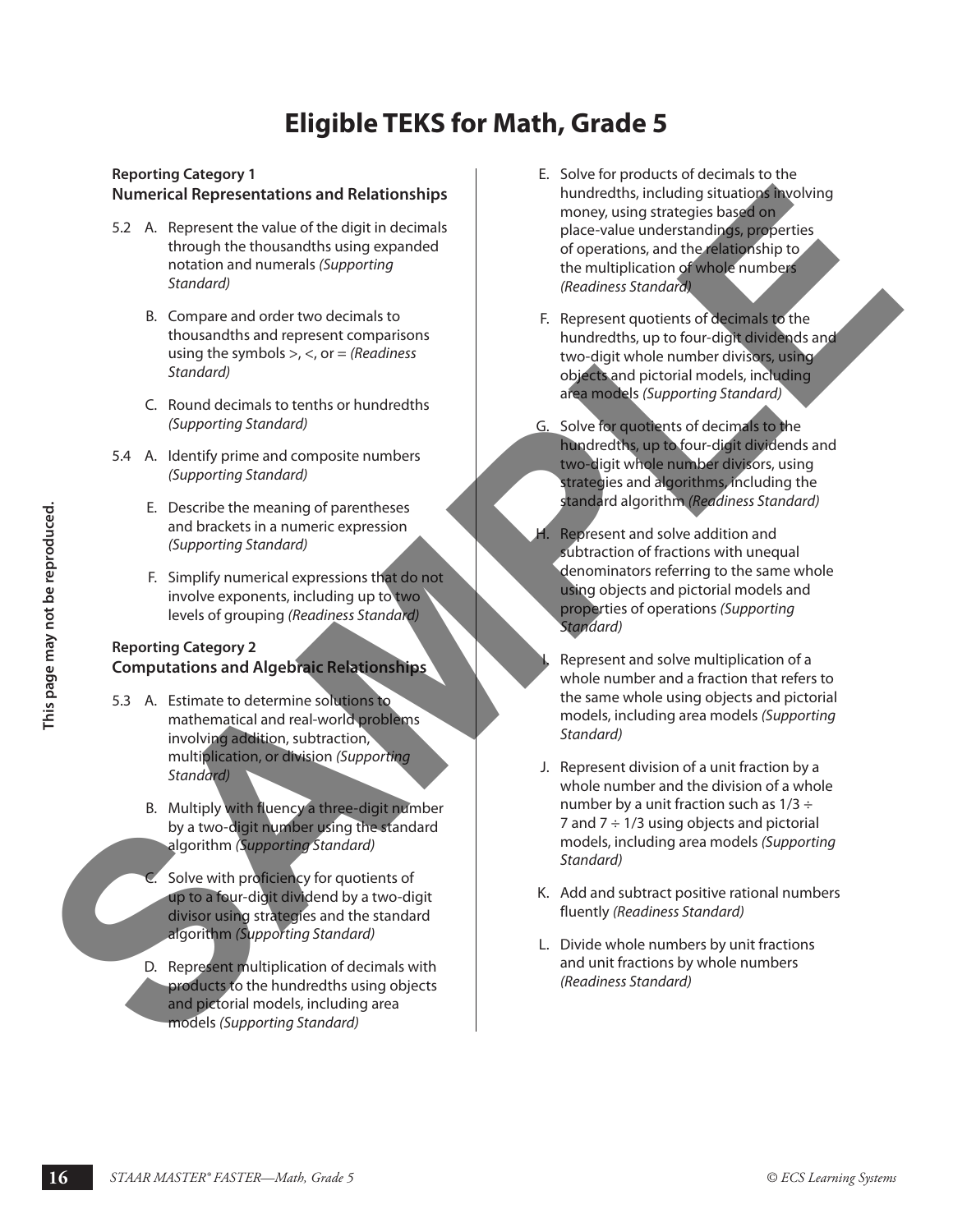- 5.4 B. Represent and solve multi-step problems involving the four operations with whole numbers using equations with a letter standing for the unknown quantity *(Readiness Standard)*
	- C. Generate a numerical pattern when given a rule in the form  $y = ax$  or  $y = x + a$  and graph *(Readiness Standard)*
	- D. Recognize the difference between additive and multiplicative numerical patterns given in a table or graph *(Supporting Standard)*

#### **Reporting Category 3 Geometry and Measurement**

- 5.4 H. Represent and solve problems related to perimeter and/or area and related to volume *(Readiness Standard)*
- 5.5 A. Classify two-dimensional figures in a hierarchy of sets and subsets using graphic organizers based on their attributes and properties *(Readiness Standard)*
- 5.6 A. Recognize a cube with side length of one unit as a unit cube having one cubic unit of volume and the volume of a threedimensional figure as the number of unit cubes (*n* cubic units) needed to fill it with no gaps or overlaps if possible *(Supporting Standard)*
	- B. Determine the volume of a rectangular prism with whole number side lengths in problems related to the number of layers times the number of unit cubes in the area of the base *(Supporting Standard)*
- 5.7 A. Solve problems by calculating conversions within a measurement system, customary or metric *(Supporting Standard)*
- **S.5** A. Soussign two-dimensional figures in a subset to interaction the ratio behaviour state of the best from a fect there is a subset of the behavior one of the state of the best from a fect there is a subset of the be 5.8 A. Describe the key attributes of the coordinate plane, including perpendicular number lines (axes) where the intersection (origin) of the two lines coincides with zero on each number line and the given point (0, 0); the *x*-coordinate, the first number in an ordered pair, indicates movement parallel to the *x*-axis starting at the origin; and the *y*-coordinate, the second number, indicates movement parallel to the *y*-axis starting at the origin *(Supporting Standard)* Conserver a conserver and particular technology of the first space of the conserver and the conserver and the conserver and the conserver and the conserver and the conserver and the conserver and the conserver and the cons
- B. Describe the process for graphing ordered pairs of numbers in the first quadrant of the coordinate plane *(Supporting Standard)*
- C. Graph in the first quadrant of the coordinate plane ordered pairs of numbers arising from mathematical and real-world problems, including those generated by number patterns or found in an inputoutput table *(Readiness Standard)*

#### **Reporting Category 4 Data Analysis and Personal Financial Literacy**

- 5.9 A. Represent categorical data with bar graphs or frequency tables and numerical data, including data sets of measurements in fractions or decimals, with dot plots or stem-and-leaf plots *(Supporting Standard)*
	- B. Represent discrete paired data on a scatterplot *(Supporting Standard)*
	- C. Solve one- and two-step problems using data from a frequency table, dot plot, bar graph, stem-and-leaf plot, or scatterplot *(Readiness Standard)*
- 5.10 A. Define income tax, payroll tax, sales tax, and property tax *(Supporting Standard)*
	- Explain the difference between gross income and net income *(Supporting Standard)*
	- E. Describe actions that might be taken to balance a budget when expenses exceed income *(Supporting Standard)*
	- F. Balance a simple budget *(Supporting Standard)*